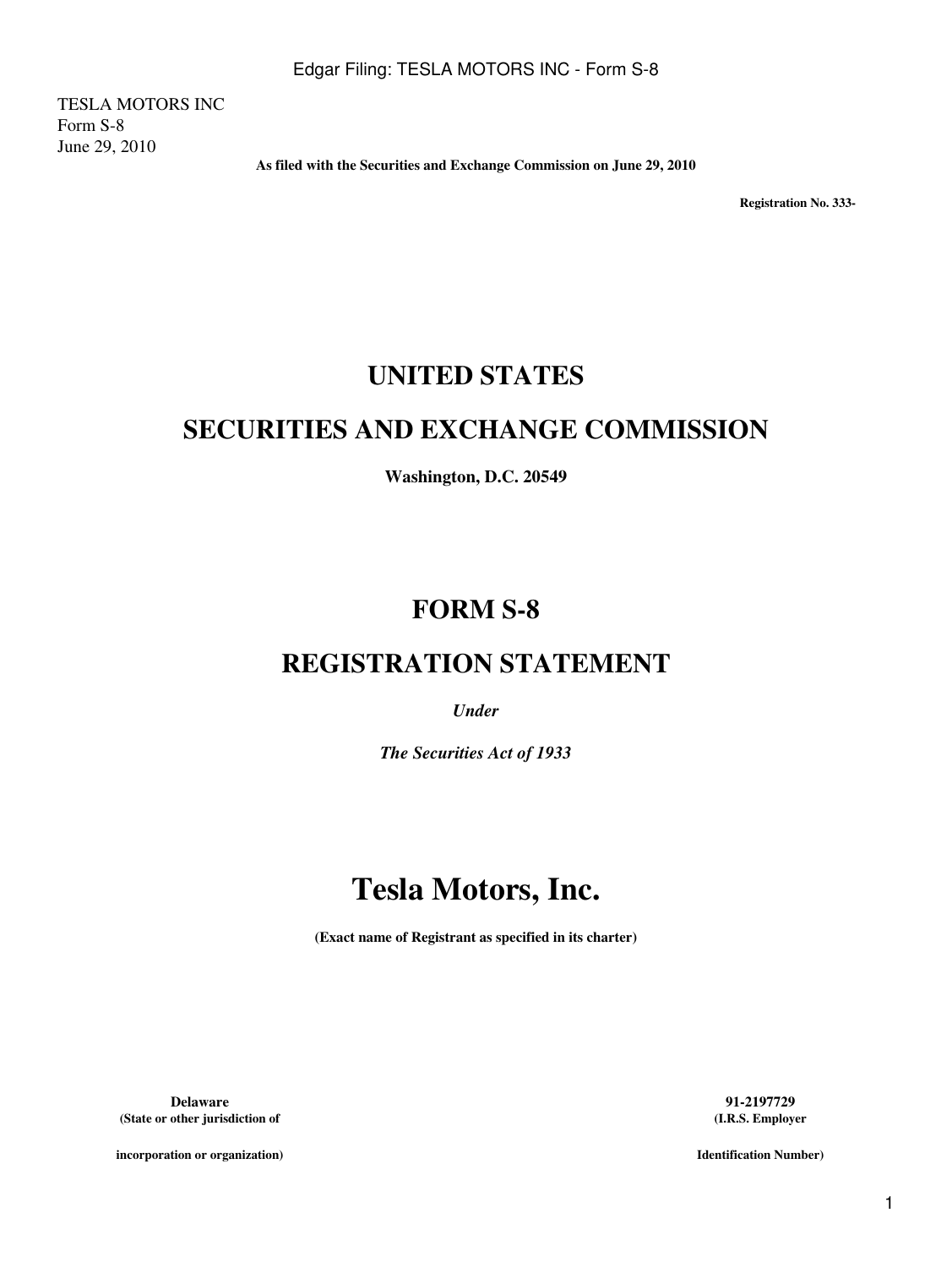# Edgar Filing: TESLA MOTORS INC - Form S-8

**3500 Deer Creek Road Palo Alto, California 94304 (Address of principal executive offices, including zip code)**

#### **Tesla Motors, Inc. 2010 Equity Incentive Plan**

**Tesla Motors, Inc. 2010 Employee Stock Purchase Plan**

**Tesla Motors, Inc. 2003 Equity Incentive Plan**

**(Full title of the plan)**

## **Elon Musk**

**Chief Executive Officer**

**Tesla Motors, Inc.**

**3500 Deer Creek Road**

**Palo Alto, California 94304**

**(650) 413-4000**

**(Name, address and telephone number, including area code, of agent for service)**

*Copy to:*

**Larry W. Sonsini**

**David J. Segre**

**Mark B. Baudler**

**Wilson Sonsini Goodrich & Rosati, P.C.**

## **650 Page Mill Road**

## **Palo Alto, California 94304**

**(650) 493-9300**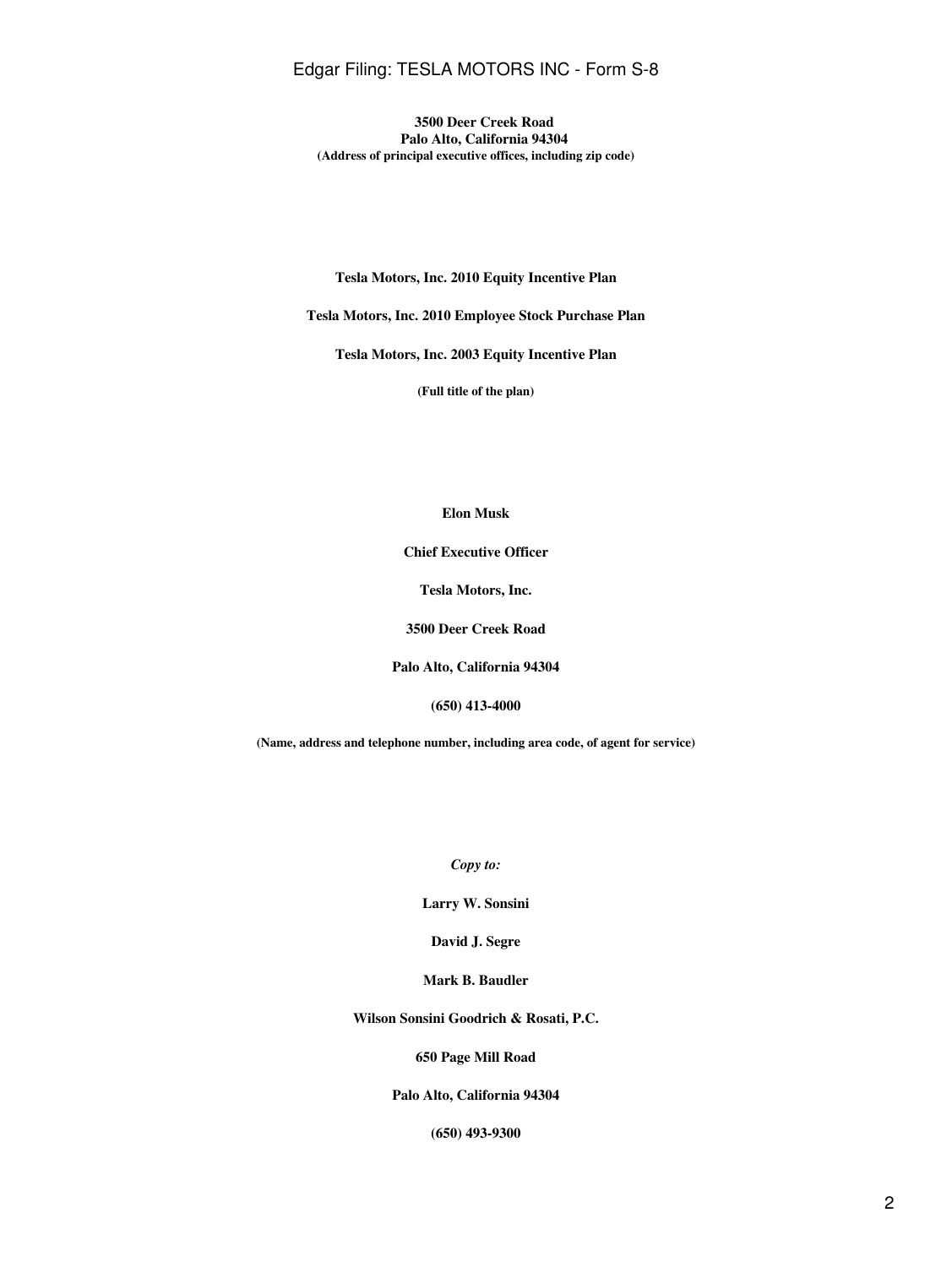# Edgar Filing: TESLA MOTORS INC - Form S-8

Indicate by check mark whether the registrant is a large accelerated filer, an accelerated filer, a non-accelerated filer, or a smaller reporting company. See the definitions of large accelerated filer, accelerated filer and smaller reporting company in Rule 12b-2 of the Exchange Act.

Large accelerated filer <sup>"</sup><br>Non-accelerated filer x (do not check if a smaller reporting company) **The Smaller reporting company** "<br>Smaller reporting company "
Smaller reporting company Non-accelerated filer  $x$  (do not check if a smaller reporting company)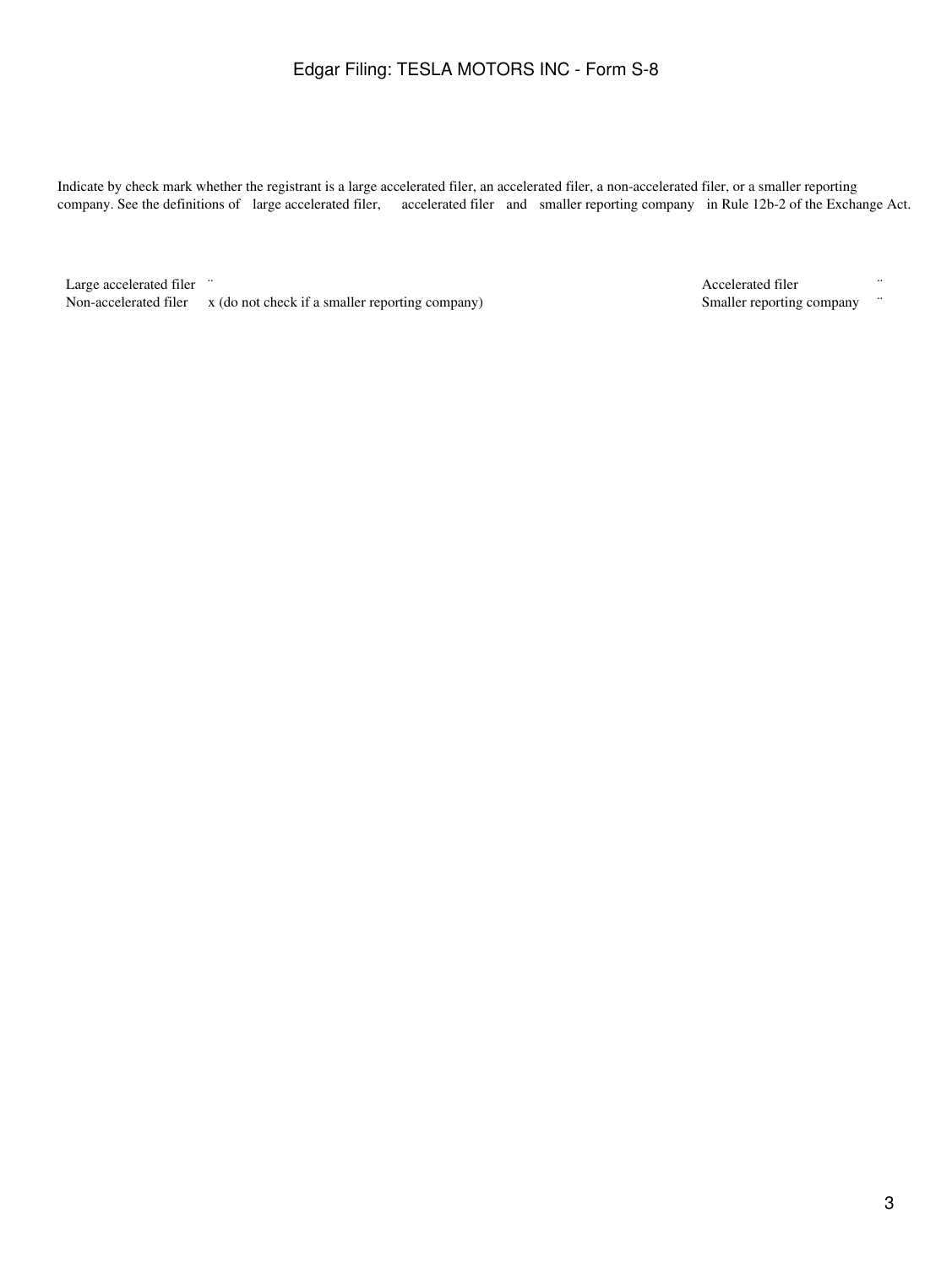# **CALCULATION OF REGISTRATION FEE**

|                                                          |                                       | <b>Proposed</b>         | <b>Proposed</b>          |                         |  |
|----------------------------------------------------------|---------------------------------------|-------------------------|--------------------------|-------------------------|--|
|                                                          |                                       | <b>Maximum Offering</b> | <b>Maximum Aggregate</b> | Amount of               |  |
| <b>Title of Securities to be Registered</b>              | Amount to be<br><b>Registered</b> (1) | <b>Price Per Share</b>  | <b>Offering Price</b>    | <b>Registration Fee</b> |  |
| Common stock, \$0.001 par value per share:               |                                       |                         |                          |                         |  |
| To be issued under the 2010 Equity Incentive Plan        | 10,700,400(2)                         | \$17.00(4)              | \$181,906,800.00         | \$12,969.95             |  |
| To be issued under the 2010 Employee Stock Purchase Plan | 1.666.666                             | \$14.45(5)              | \$24,083,323.70          | \$1,717.14              |  |
| Outstanding under the 2003 Equity Incentive Plan         | 12,739,670(3)                         | \$6.66(6)               | \$84,846,202.20          | \$6,049.53              |  |
| TOTAL:                                                   | 25,106,736                            |                         | \$290,836,325.90         | \$20,736.63             |  |

- (1) Pursuant to Rule 416(a) of the Securities Act of 1933, as amended, this Registration Statement shall also cover any additional shares of the Registrant s common stock that become issuable under the 2010 Equity Incentive Plan (2010 Plan), 2010 Employee Stock Purchase Plan (2010 ESPP) and 2003 Equity Incentive Plan (2003 Plan) by reason of any stock dividend, stock split, recapitalization or other similar transaction effected without receipt of consideration that increases the number of the Registrant soutstanding shares of common stock.
- (2) Shares of common stock reserved for issuance under the 2010 Plan consist of (a) 10,666,666 shares of common stock initially available for future grants under the 2010 Plan plus (b) 33,734 shares of common stock previously reserved but unissued under the 2003 Plan that are now available for issuance under the 2010 Plan. To the extent outstanding awards under the 2003 Plan are forfeited or lapse unexercised and would otherwise have been returned to the share reserve under the 2003 Plan, the shares of common stock subject to such awards instead will be available for future issuance under the 2010 Plan. See footnote 3 below.
- (3) Any such shares of common stock that are subject to awards under the 2003 Plan which are forfeited or lapse unexercised and would otherwise have been returned to the share reserve under the 2003 Plan instead will be available for issuance under the 2010 Plan. See footnote 2 above.
- (4) Estimated in accordance with Rule 457(h) solely for purposes of calculating the registration fee on the basis of \$17.00, the initial public offering price set forth on the cover page of the Registrant s Prospectus dated June 29, 2010 relating to its initial public offering.
- (5) Estimated in accordance with Rule 457(h) solely for the purpose of calculating the registration fee on the basis of 85% of \$17.00, the initial public offering price set forth on the cover page of the Registrant s Prospectus dated June 29, 2010 relating to its initial public offering. Pursuant to the 2010 ESPP, which plan is incorporated by reference herein, the purchase price of the shares of common stock will be 85% of the lower of the fair market value of the common stock on the first trading day of the offering period or on the last day of the offering period.
- (6) Estimated in accordance with Rule 457(h) solely for the purpose of calculating the registration fee on the basis of the weighted average exercise price of \$6.66 per share.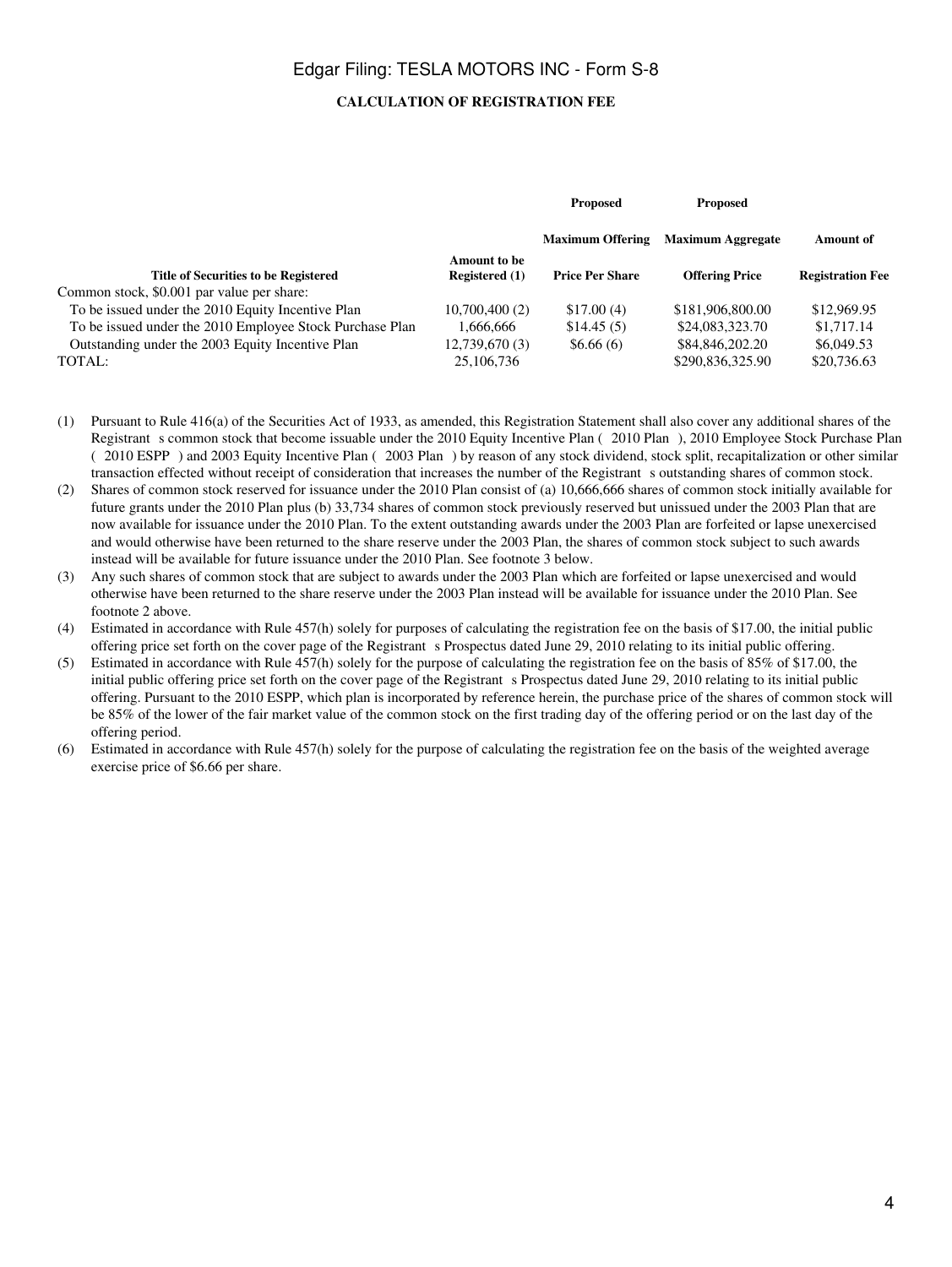# **PART II**

## **INFORMATION REQUIRED IN REGISTRATION STATEMENT**

#### **Item 3. Incorporation of Documents by Reference.**

Tesla Motors, Inc. (the Registrant) hereby incorporates by reference into this Registration Statement the following documents previously filed with the Securities and Exchange Commission:

(1) The Registrants Prospectus filed with the Commission on June 29, 2010, pursuant to Rule 424(b) under the Securities Act of 1933, as amended (the Securities Act), relating to the Registration Statement on Form S-1, as amended (File No. 333-164593), which contains the Registrant s audited financial statements for the latest fiscal year for which such statements have been filed; and

(2) The description of the Registrant s Common Stock contained in the Company s Registration Statement on Form 8-A (File No. 001-34756) filed with the Commission on May 27, 2010, pursuant to Section 12(b) of the Securities Exchange Act of 1934, as amended (the Exchange Act), including any amendment or report filed for the purpose of updating such description.

All documents filed by the Registrant pursuant to Sections 13(a), 13(c), 14 and 15(d) of the Exchange Act on or after the date of this Registration Statement and prior to the filing of a post-effective amendment to this Registration Statement that indicates that all securities offered have been sold or that deregisters all securities then remaining unsold shall be deemed to be incorporated by reference in this Registration Statement and to be part hereof from the date of filing of such documents.

**Item 4. Description of Securities.** Not applicable.

**Item 5. Interests of Named Experts and Counsel.** Not applicable.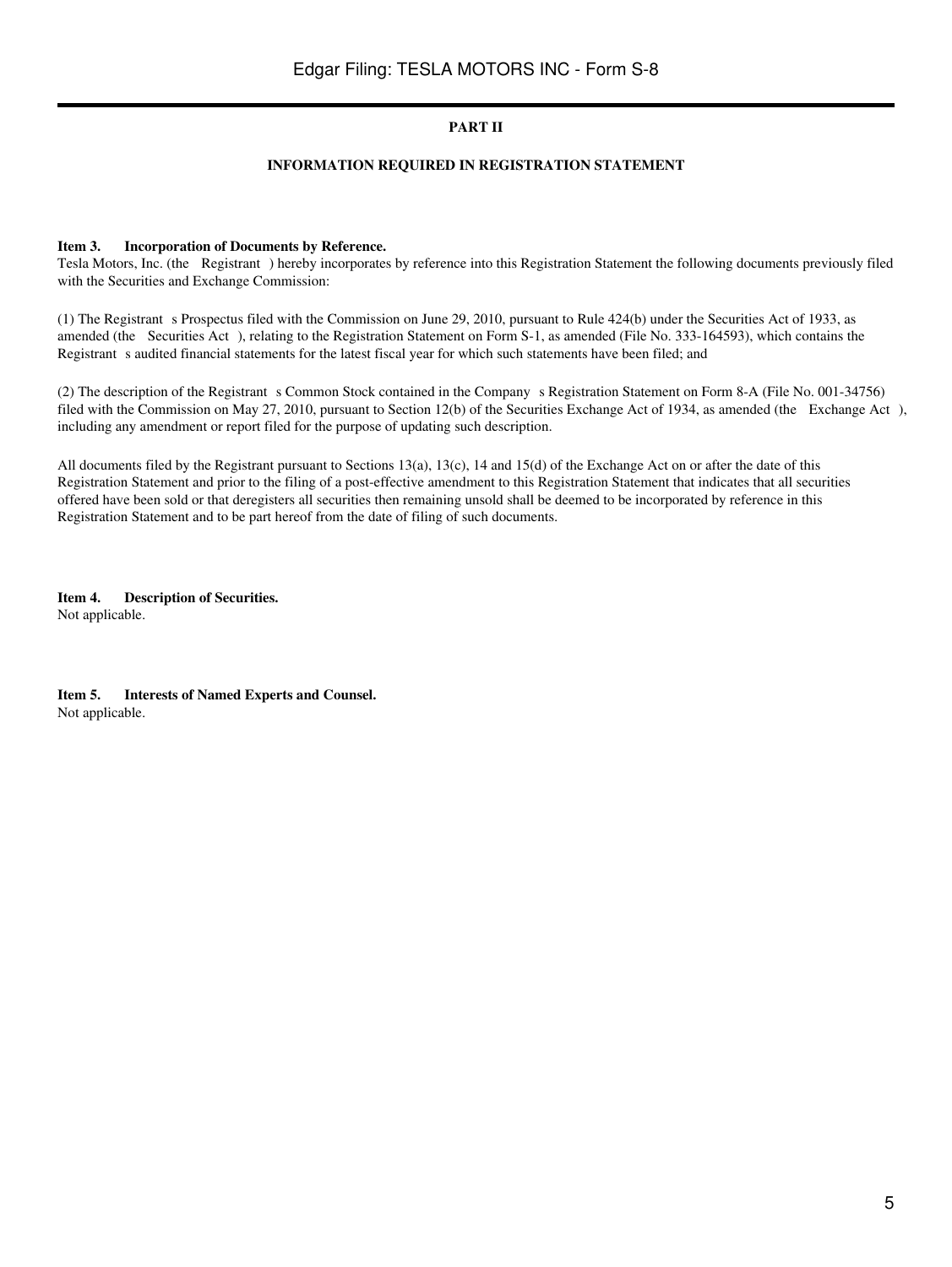#### **Item 6. Indemnification of Directors and Officers.**

Section 145 of the Delaware General Corporation Law authorizes a corporation s board of directors to grant, and authorizes a court to award, indemnity to officers, directors and other corporate agents.

As permitted by Section 102(b)(7) of the Delaware General Corporation Law, the registrant s certificate of incorporation to be in effect upon the closing of this offering includes provisions that eliminate the personal liability of its directors for monetary damages for breach of their fiduciary duty as directors. To the extent Section 102(b)(7) is interpreted, or the Delaware General Corporation Law is amended, to allow similar protections for officers of a corporation, such provisions of the registrant s certificate of incorporation shall also extend to those persons.

In addition, as permitted by Section 145 of the Delaware General Corporation Law, the bylaws of the Registrant to be effective upon completion of this offering provide that:

The Registrant shall indemnify its directors and officers for serving the registrant in those capacities or for serving other business enterprises at the registrant s request, to the fullest extent permitted by Delaware law. Delaware law provides that a corporation may indemnify such person if such person acted in good faith and in a manner such person reasonably believed to be in or not opposed to the best interests of the Registrant and, with respect to any criminal proceeding, had no reasonable cause to believe such persons conduct was unlawful.

The Registrant may, in its discretion, indemnify employees and agents in those circumstances where indemnification is permitted by applicable law.

The Registrant is required to advance expenses, as incurred, to its directors and officers in connection with defending a proceeding, except that such director or officer shall undertake to repay such advances if it is ultimately determined that such person is not entitled to indemnification.

The Registrant will not be obligated pursuant to the bylaws to indemnify a person with respect to proceedings initiated by that person, except with respect to proceedings authorized by the Registrant s board of directors or brought to enforce a right to indemnification.

The rights conferred in the bylaws are not exclusive, and the Registrant is authorized to enter into indemnification agreements with its directors, officers, employees and agents and to obtain insurance to indemnify such persons.

The Registrant may not retroactively amend the bylaw provisions to reduce its indemnification obligations to directors, officers, employees and agents.

The Registrant s policy is to enter into separate indemnification agreements with each of its directors and officers that provide the maximum indemnity allowed to directors and executive officers by Section 145 of the Delaware General Corporation Law and also provides for certain additional procedural protections. The Registrant s directors who are affiliated with venture capital firms also have certain rights to indemnification provided by their venture capital funds and the affiliates of those funds (the Fund Indemnitors). In the event that any claim is asserted against the Fund Indemnitors that arises solely from the status or conduct of these directors in their capacity as directors of the Registrant, the registrant has agreed, subject to stockholder approval, to indemnify the Fund Indemnitors to the extent of any such claims. The Registrant also maintains directors and officers insurance to insure such persons against certain liabilities.

These indemnification provisions and the indemnification agreements entered into between the Registrant and its officers and directors may be sufficiently broad to permit indemnification of the Registrant s officers and directors for liabilities (including reimbursement of expenses incurred) arising under the Securities Act.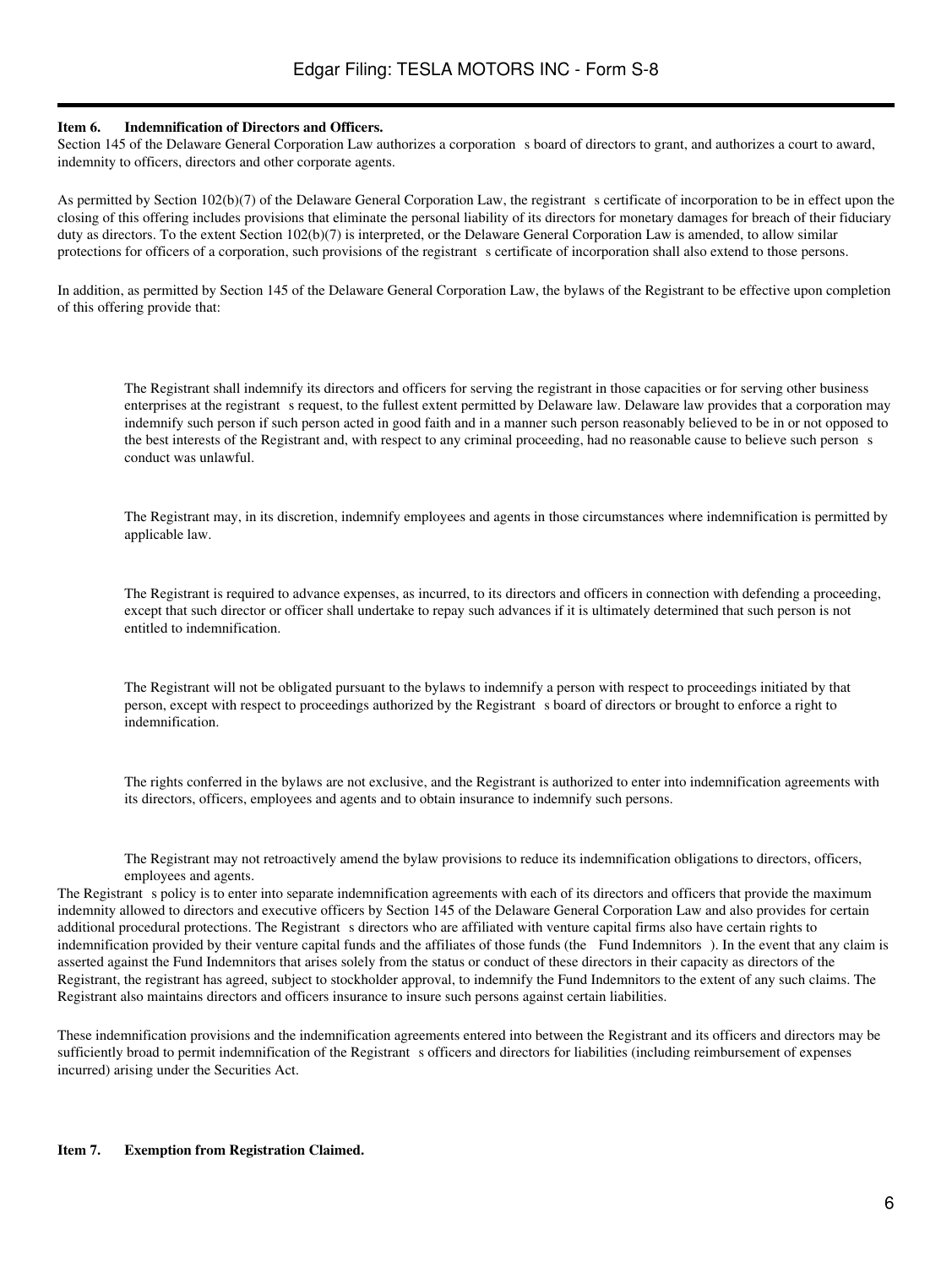Not applicable.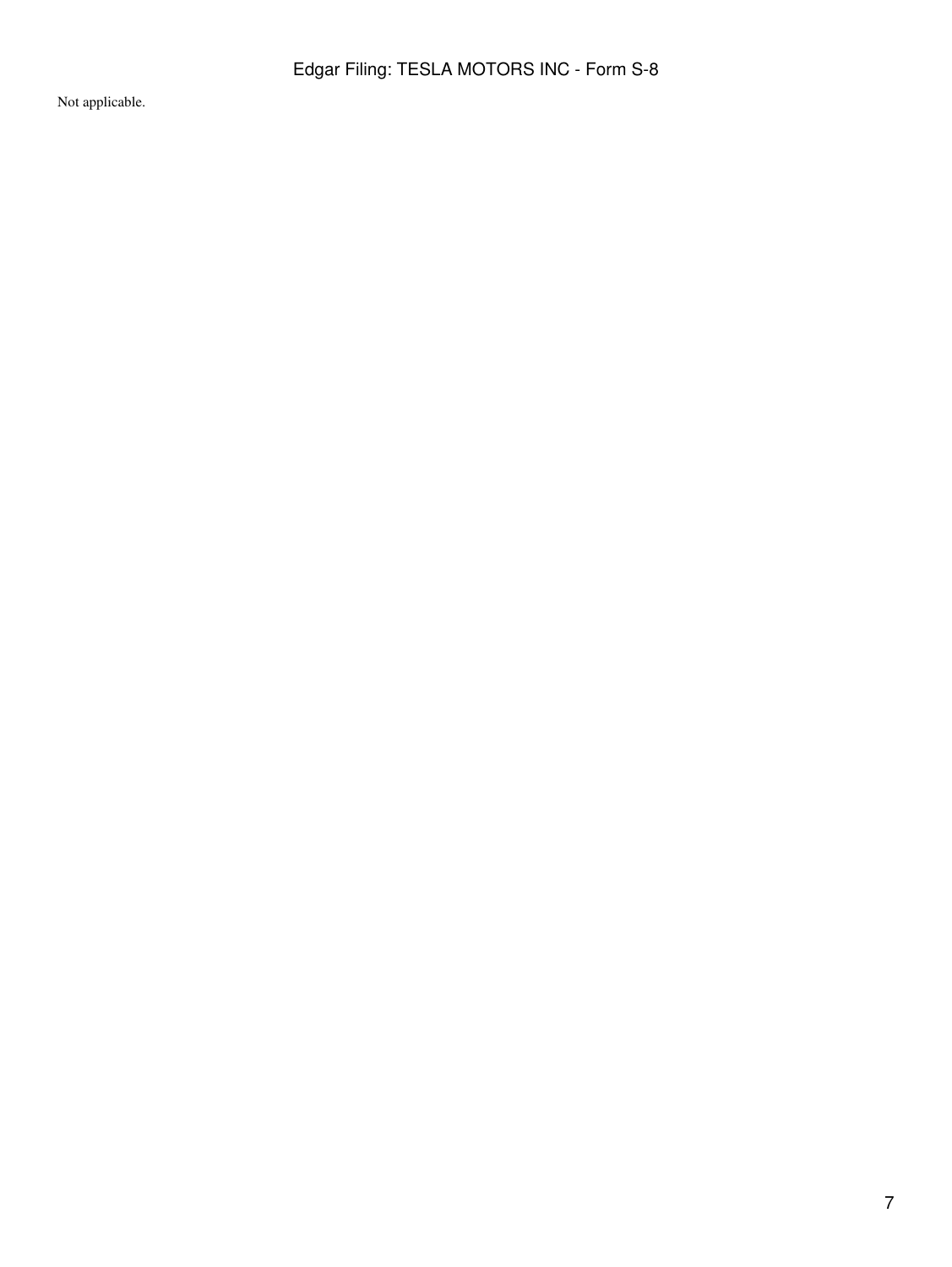## **Item 8. Exhibits.**

| <b>Exhibit</b><br>Number | <b>Description</b>                                                                                                                                                                                                                        |
|--------------------------|-------------------------------------------------------------------------------------------------------------------------------------------------------------------------------------------------------------------------------------------|
| $4.1*$                   | Specimen common stock certificate of Registrant (which is incorporated herein by reference to the Exhibit 4.1 to the Registrant s<br>Registration Statement on Form S-1 (Registration No. 333-164593), as amended (Registrant s Form S-1) |
| $4.2*$                   | 2003 Equity Incentive Plan and forms of agreements thereunder (which are incorporated herein by reference to Exhibits 10.2, 10.3<br>and 10.3A to the Registrant s Form S-1)                                                               |
| $4.3*$                   | 2010 Equity Incentive Plan and forms of agreements thereunder (which are incorporated herein by reference to Exhibits 10.4, 10.5<br>and 10.6 to the Registrant $s$ Form S-1)                                                              |
| $4.4*$                   | 2010 Employee Stock Purchase Plan and form of agreement thereunder (which is incorporated herein by reference to Exhibit 10.7<br>and 10.8 to the Registrant s Form S-1)                                                                   |
| 5.1                      | Opinion of Wilson Sonsini Goodrich & Rosati, Professional Corporation                                                                                                                                                                     |
| 23.1                     | Consent of PricewaterhouseCoopers LLP, Independent Registered Public Accounting Firm                                                                                                                                                      |
| 23.2                     | Consent of Wilson Sonsini Goodrich & Rosati, Professional Corporation (contained in Exhibit 5.1 hereto)                                                                                                                                   |
| 24.1                     | Power of Attorney (contained on signature page hereto)                                                                                                                                                                                    |

Incorporated by reference to exhibits filed with the Registrant s Registration Statement on Form S-1, as amended (Registration No. 333-164593), as declared effective on June 28, 2010.

## **Item 9. Undertakings.**

A. The undersigned Registrant hereby undertakes:

(1) To file, during any period in which offers or sales are being made, a post-effective amendment to this registration statement:

(i) To include any prospectus required by Section  $10(a)(3)$  of the Securities Act of 1933;

(ii) To reflect in the prospectus any facts or events arising after the effective date of the registration statement (or the most recent post-effective amendment thereof) which, individually or in the aggregate, represent a fundamental change in the information set forth in the registration statement. Notwithstanding the foregoing, any increase or decrease in volume of securities offered (if the total dollar value of securities offered would not exceed that which was registered) and any deviation from the low or high end of the estimated maximum offering range may be reflected in the form of prospectus filed with the Commission pursuant to Rule 424(b) if, in the aggregate, the changes in volume and price represent no more than a 20 percent change in the maximum aggregate offering price set forth in the Calculation of Registration Fee table in the effective registration statement;

(iii) To include any material information with respect to the plan of distribution not previously disclosed in the registration statement or any material change to such information in the registration statement.

*Provided, however*, that paragraphs (A)(1)(i) and (A)(1)(ii) do not apply if the information required to be included in a post-effective amendment by those paragraphs is contained in periodic reports filed with or furnished to the Commission by the Registrant pursuant to Section 13 or Section 15(d) of the Securities Exchange Act of 1934 that are incorporated by reference in this registration statement.

(2) That, for the purpose of determining any liability under the Securities Act of 1933, each such post-effective amendment shall be deemed to be a new registration statement relating to the securities offered therein, and the offering of such securities at that time shall be deemed to be the initial bona fide offering thereof.

(3) To remove from registration by means of a post-effective amendment any of the securities being registered which remain unsold at the termination of the offering.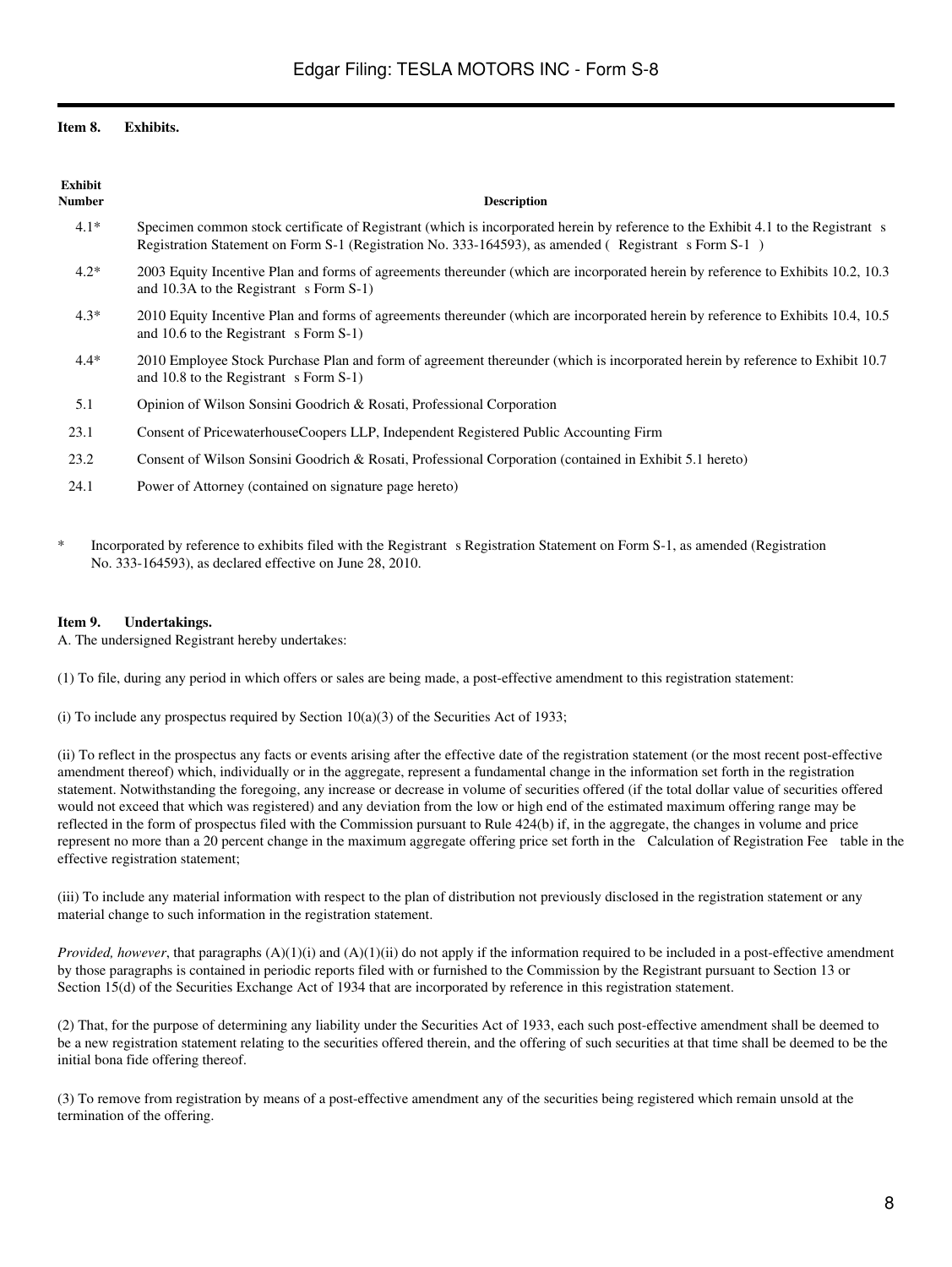B. The undersigned Registrant hereby undertakes that, for purposes of determining any liability under the Securities Act of 1933, each filing of the Registrant s annual report pursuant to Section 13(a) or Section 15(d) of the Securities Exchange Act of 1934 (and, where applicable, each filing of an employee benefit plan s annual report pursuant to Section 15(d) of the Securities Exchange Act of 1934) that is incorporated by reference in the registration statement shall be deemed to be a new registration statement relating to the securities offered therein, and the offering of such securities at that time shall be deemed to be the initial bona fide offering thereof.

C. Insofar as indemnification for liabilities arising under the Securities Act of 1933 may be permitted to directors, officers and controlling persons of the Registrant pursuant to the foregoing provisions, or otherwise, the Registrant has been advised that in the opinion of the Securities and Exchange Commission such indemnification is against public policy as expressed in the Act and is, therefore, unenforceable. In the event that a claim for indemnification against such liabilities (other than the payment by the Registrant of expenses incurred or paid by a director, officer or controlling person of the Registrant in the successful defense of any action, suit or proceeding) is asserted by such director, officer or controlling person in connection with the securities being registered, the Registrant will, unless in the opinion of its counsel the matter has been settled by controlling precedent, submit to a court of appropriate jurisdiction the question whether such indemnification by it is against public policy as expressed in the Securities Act of 1933 and will be governed by the final adjudication of such issue.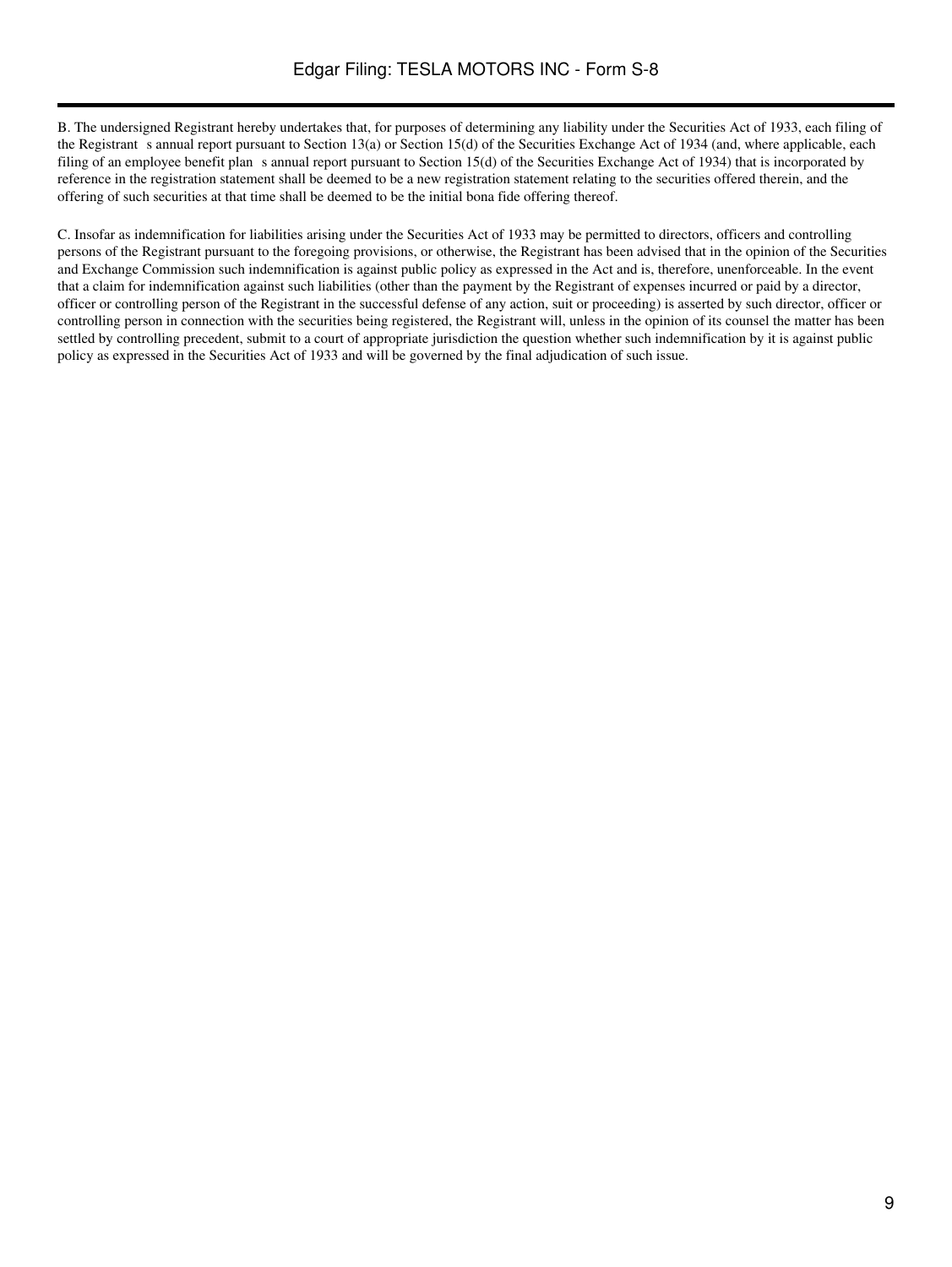#### **SIGNATURES**

Pursuant to the requirements of the Securities Act of 1933, as amended, the Registrant certifies that it has reasonable grounds to believe that it meets all of the requirements for filing on Form S-8 and has duly caused this Registration Statement to be signed on its behalf by the undersigned, thereunto duly authorized, in the City of Palo Alto, State of California, on June 29, 2010.

#### TESLA MOTORS, INC.

By: /s/ ELON MUSK **Elon Musk Chief Executive Officer**

#### **POWER OF ATTORNEY**

KNOW ALL PERSONS BY THESE PRESENTS, that each person whose signature appears below hereby constitutes and appoints Elon Musk and Deepak Ahuja and each of them, as his true and lawful attorney in fact and agent with full power of substitution, for him in any and all capacities, to sign any and all amendments to this Registration Statement on Form S-8 (including post effective amendments), and to file the same, with all exhibits thereto and other documents in connection therewith, with the Securities and Exchange Commission, granting unto said attorney in fact, proxy and agent full power and authority to do and perform each and every act and thing requisite and necessary to be done in connection therewith, as fully for all intents and purposes as he might or could do in person, hereby ratifying and confirming all that said attorney in fact, proxy and agent, or his substitute, may lawfully do or cause to be done by virtue hereof.

Pursuant to the requirements of the Securities Act of 1933, this Registration Statement on Form S-8 has been signed by the following persons in the capacities and on the dates indicated.

| <b>Signature</b>                        | <b>Title</b>                                 | Date          |
|-----------------------------------------|----------------------------------------------|---------------|
| <b>ELON MUSK</b><br>$\sqrt{s}$          | Chief Executive Officer and Director         | June 29, 2010 |
| <b>Elon Musk</b>                        | (Principal Executive Officer)                |               |
| <b>DEEPAK AHUJA</b><br>$\sqrt{s}$       | <b>Chief Financial Officer</b>               | June 29, 2010 |
| Deepak Ahuja                            | (Principal Accounting and Financial Officer) |               |
| H.E. AHMED SAIF AL DARMAKI<br>/s/       | Director                                     | June 29, 2010 |
| H.E. Ahmed Saif Al Darmaki              |                                              |               |
| <b>BRAD W. BUSS</b><br>/s/              | Director                                     | June 29, 2010 |
| <b>Brad W. Buss</b>                     |                                              |               |
| IRA EHRENPREIS<br>/s/                   | Director                                     | June 29, 2010 |
| <b>Ira Ehrenpreis</b>                   |                                              |               |
| <b>ANTONIO J. GRACIAS</b><br>$\sqrt{s}$ | Director                                     | June 29, 2010 |
| Antonio J. Gracias                      |                                              |               |
| <b>STEPHEN T. JURVETSON</b><br>/s/      | Director                                     | June 29, 2010 |
| <b>Stephen T. Jurvetson</b>             |                                              |               |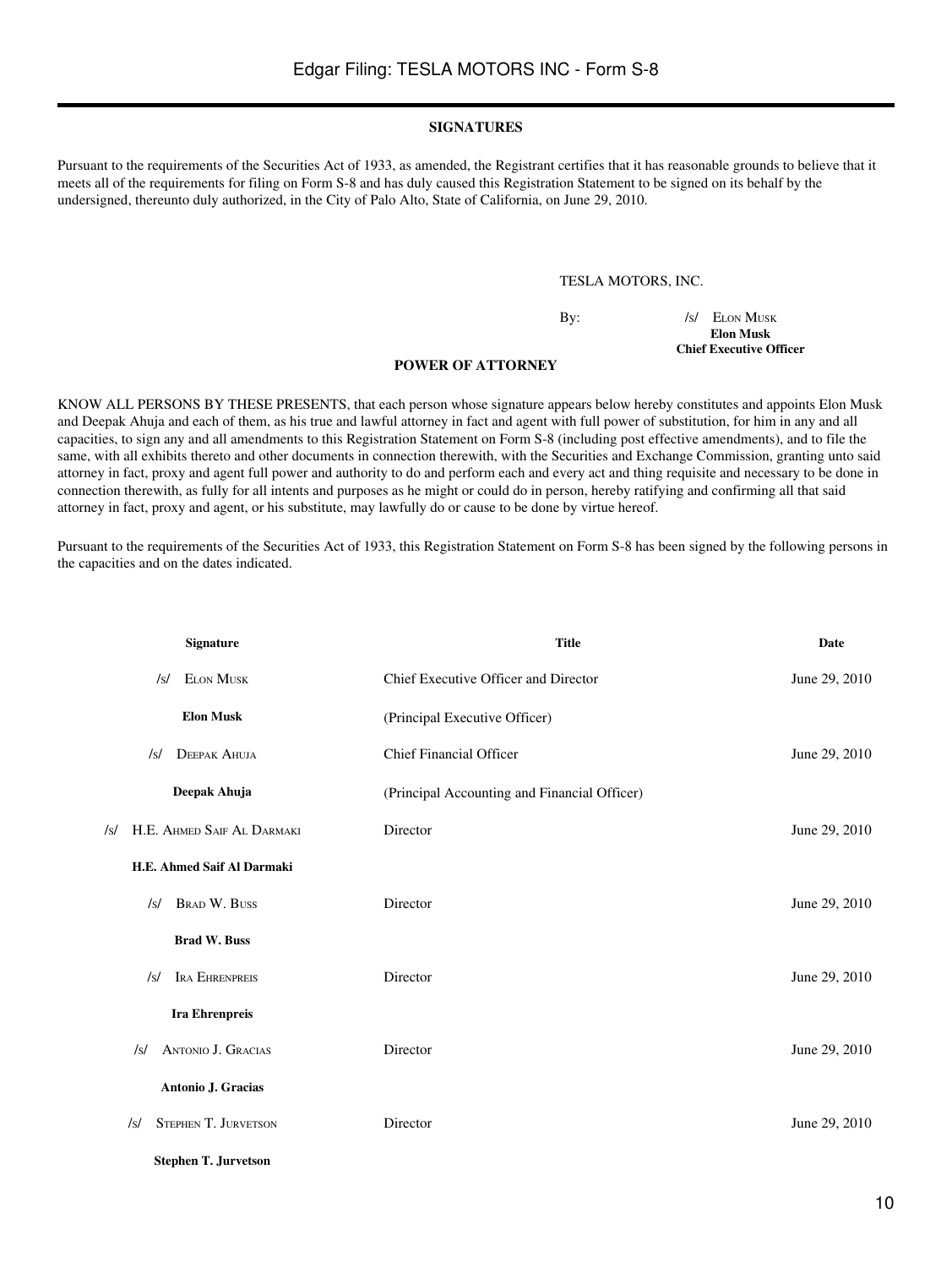# Edgar Filing: TESLA MOTORS INC - Form S-8

| /s/ | HERBERT KOHLER        | Director | June 29, 2010 |
|-----|-----------------------|----------|---------------|
|     | <b>Herbert Kohler</b> |          |               |
| /s/ | KIMBAL MUSK           | Director | June 29, 2010 |
|     | <b>Kimbal Musk</b>    |          |               |